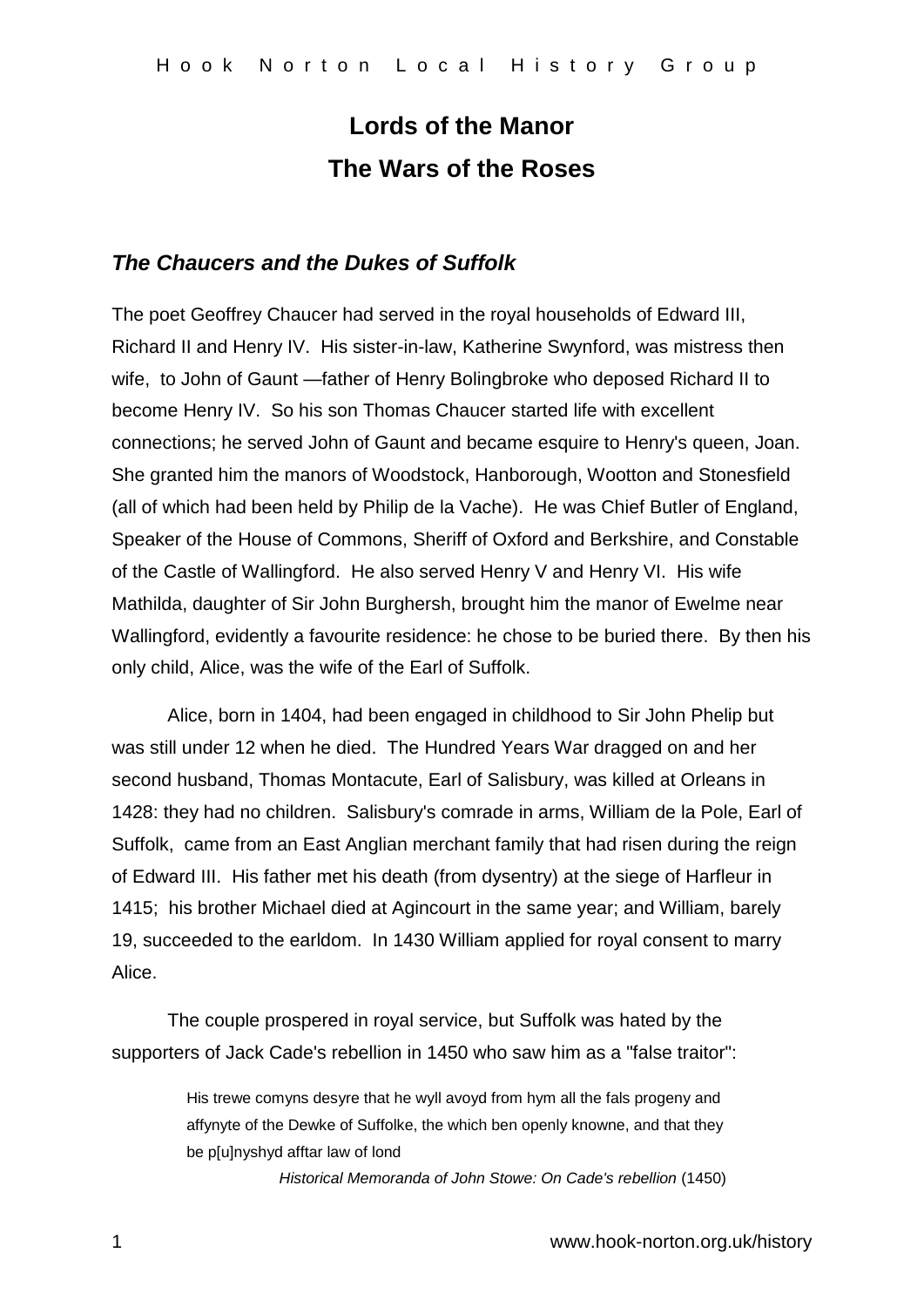Inevitably Suffolk plays a key role in Shakespeare's cycle of plays on the Wars of the Roses, where he is portrayed as a villain:

> Ay, kennel, puddle, sink, whose filth and dirt Troubles the silver spring where England drinks, Now will I dam up this thy yawning mouth For swallowing the treasure of the realm.

William Shakespeare, *Henry VI, Part 2, Act 4, Scene 1*

What crime had Suffolk committed? Shakespeare's portrait is damning, but not necessarily the whole story. Suffolk *had* negotiated a truce with France and the contingent marriage of Henry VI and Margaret of Anjou. He acted as the king's proxy at the wedding in France, and there were rumours that he was the queen's lover. He was made a duke in 1448, but the peace with France did not hold and before long only Calais remained English. Henry VI's ineffectual reign fostered discontent and abuse of power, and Suffolk was seen as ambitious and unscrupulous. When he was impeached for high treason, the king, hoping to save his life, banished him but

> In very truth on Saturday last the duke of Suffolk was taken on the sea and was beheaded and his body with its head landed at Dover

> > Letter, John Crane to John Paston, May 1450

What did Suffolk do for Hook Norton? Even before he and Alice officially received the lordship of the manor in 1438, he had been granted the right to hold a market and two fairs here. The market failed. [See "Canities: The Cherry Fair" in the Fictional History section of this website.]

In uncertain times, Alice Chaucer proved herself undaunted. She lent the king 3,500 marks for sending an army to Gascony. Parliament petitioned for her banishment, but the queen refused to sanction it. Alice saved William de la Pole's possessions and title for her young son; and arranged two political marriages for him, the second in 1458, when Henry VI had been deposed in all but name, to Elizabeth, the sister of the future Yorkist king Edward IV.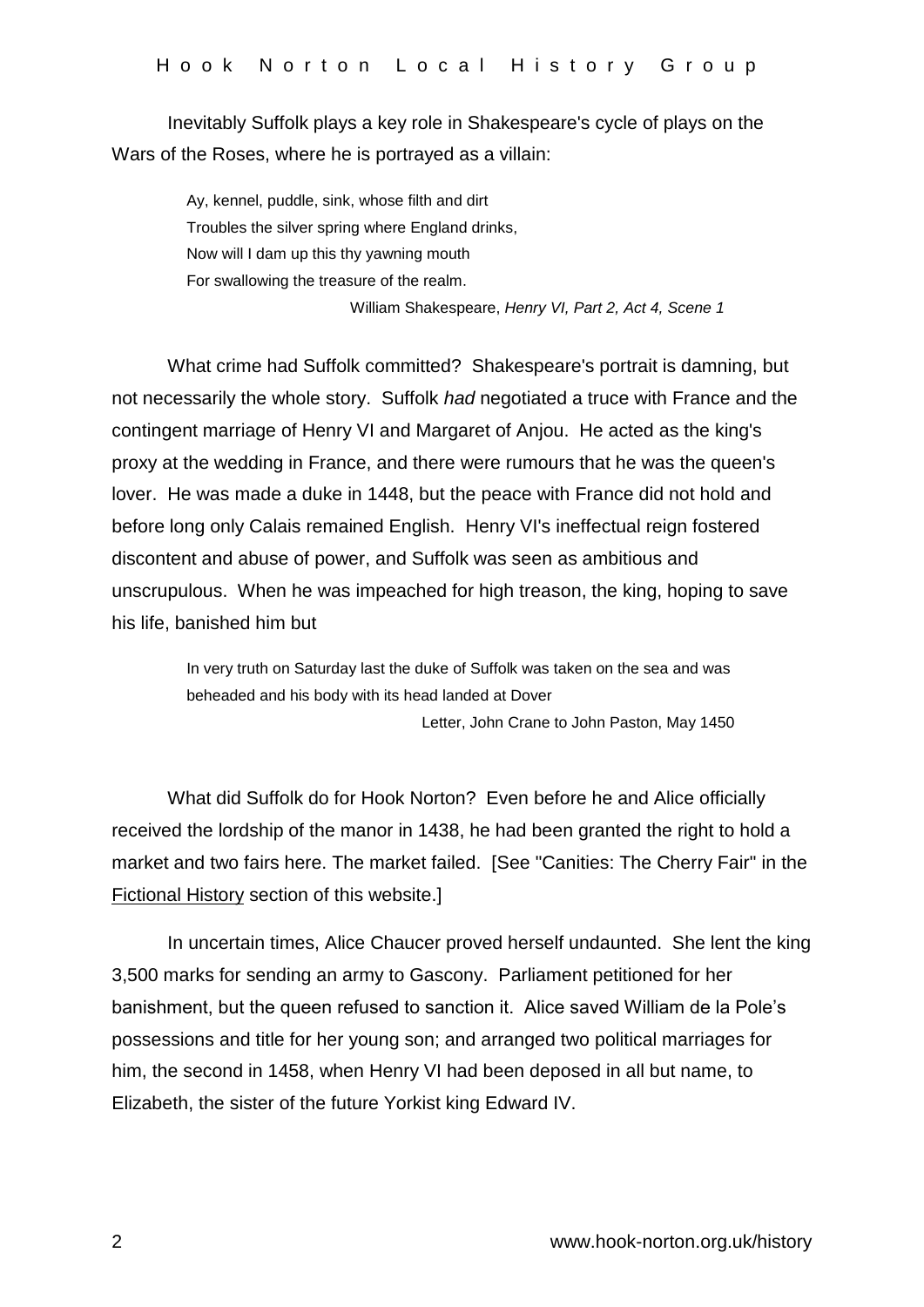Alice died in 1475 and her tomb in St John's Chapel at Ewelme shows her dressed as a vowess: beneath the worldly edifice is another, less visible, image of her body decaying in death. A memento of the doom that awaited all.



Alice Chaucer's Tomb Photograph: ©Gill Geering

# *Deadly Quarrels*

Alice's astuteness and royal connections did little to alleviate her son John's financial difficulties. He had difficulty maintaining the lifestyle expected of a duke. His father's attainder led to the loss of several important titles (and revenues). His mother's death, when the duke could claim the final third of the income from their manors, also meant that the dower she had received for her two earlier marriages reverted to her former husbands' families. Other income from her possessions was detained for a while by her executors. A potentially advantageous marriage for John had been wrecked by Henry VI who passed Margaret Beaufort to his own half-brother, Edmund Tudor, in 1453. Alice then abandoned Henry and married her son off to Elizabeth, the Duke of York's daughter. Her marriage portion was modest, but when Henry was deposed, John Duke of Suffolk was the new king's brother-in-law. At the coronation of Edward IV, the duke participated as steward of England. Yet he never enjoyed the wealth or power of his parents. In turbulent times, he was loyal to Edward IV, then Richard III (though he managed to avoid the fateful battle of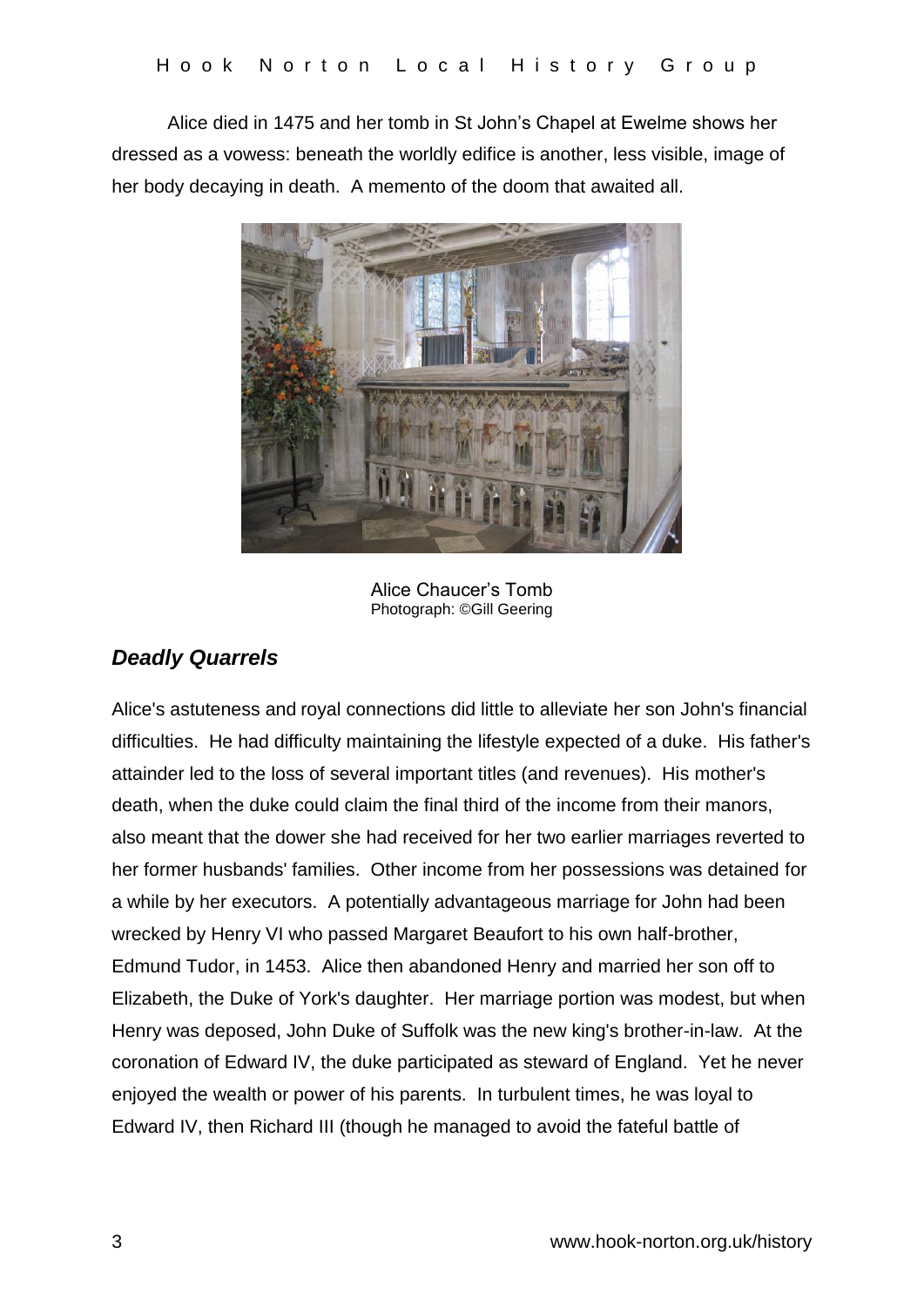Bosworth Field). His son John, the Earl of Lincoln, was given important rank and titles by Richard III so was seen as Richard's heir. When Henry VII took the crown, both father and son were reconciled to the new king but within two years Lincoln rashly supported the pretender Lambert Simnel and was killed at the battle of Stoke Field. His property and inheritance were confiscated, impoverishing his father further. John de la Pole, Duke of Suffolk, died in 1492.

His second son, Edmund, regained land forfeited by his brother, but at a price that so weakened his finances that he had to relinquish the title of duke and several of the manors concerned, including Hook Norton, were administered by a commission. He had legal difficulties over land in Yorkshire; he was indicted for the murder of Thomas Crue, but the king stopped the trial and Edmund fled without leave to France. Clearly Henry VII regarded him as a potential rival, seeking support from foreign powers, and royal pressure brought him back. A punitive fine of a thousand pounds was imposed. A second flight followed. This time Suffolk was openly planning to claim the English crown. The plot fizzled out; Suffolk negotiated terms and, though he believed his life to be safe, was imprisoned in the tower.

Both Edmund and his brother Richard were exempted from a general pardon on Henry VIII's accession to the throne in 1509 and Edmund was executed in 1513. The manor of Hook Norton was granted to a commission to hold for the life of his widow, Margaret. His only child became a nun.

Richard de la Pole remained abroad, claiming his brother's titles and continuing to ferment plots against King Henry. The French king, Louis XII, supported his claim to the English crown. Richard fought with the French against the English on occasion and undertook various missions for Louis's successor, King François I. He was with François on his invasion of Italy, and died in action at Pavia in 1525 where he was buried.

Richard's activities on the continent can have had little impact on Hook Norton. On the death of Lady Margaret Pole in 1515, the the manor of Hook Norton was passed to one of Henry VIII's closest friends who received the manors and the title of the disgraced dukes of Suffolk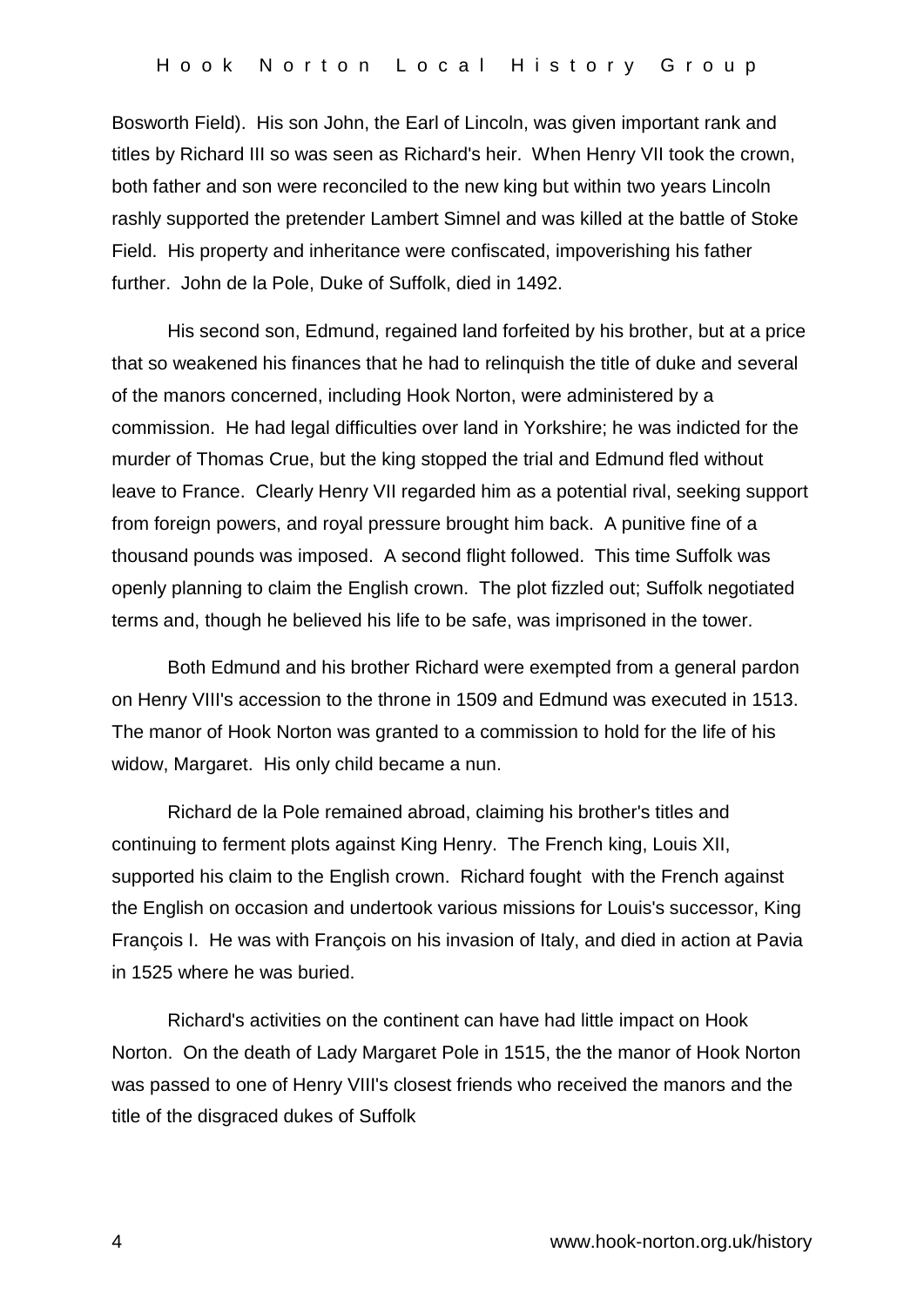### *Charles Brandon, Duke of Suffolk*

While John Earl of Lincoln fought on Richard III's side at Bosworth Field in 1485, Sir William Brandon had been Henry VII's standard-bearer and died in the battle He left an infant son, Charles, who grew up in royal circles as his uncle, Sir Thomas Brandon, was one of Henry VII's most trusted advisers. Charles would become a comrade of the future Henry VIII, and, unlike many courtiers, never betrayed his king… even if he did sometimes anger his imperious royal master.

 Charles waited upon the king at table, and was one of the king's "spears", a group of young men who shone at the jousts. Henry VIII, some years his junior, was a keen jouster and it seems likely their boisterous friendship was formed then. They jousted together; at court revels Brandon and Henry dressed identically, and Brandon's portrait at the National Gallery shows there was a spurious likeness between the two, at least later in life.



Charles Brandon, Duke of Suffolk © National Portrait Gallery

Rewards were showered upon Brandon. In 1514 Henry created him Duke of Suffolk and awarded him the possessions of Edmund, Earl of Suffolk, and of John Earl of Lincoln, including the manor of Hook Norton.

Brandon played fast and loose with several ladies. He was first betrothed to his young ward, Lady Lisle; flirted with Margaret of Austria, regent of the Netherlands, then contracted a marriage with Lady Anne Brown and abandoned her, even though she was pregnant with his child. Instead he married her aunt, Dame Margaret Mortimer, and sold off much of her land. The marriage was annulled and he married Lady Anne, who gave him two daughters but died in 1510. He found the time to father three illegitimate children. And then there was the king's sister, Mary, widow of Louis XII of France.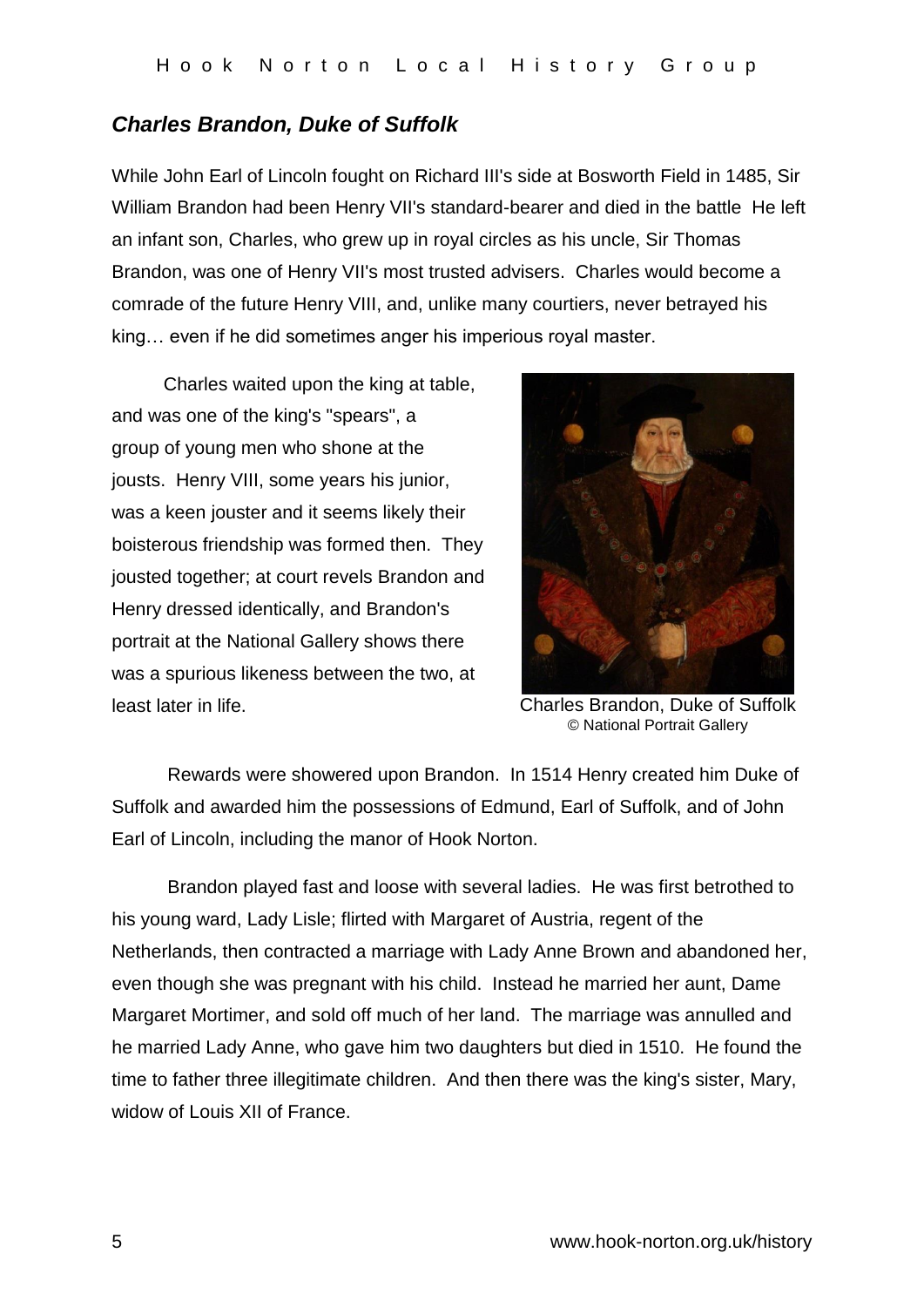Henry might have envied Brandon's marital career. He certainly valued his service. When Louis died, leaving Henry's sister Mary a widow, Brandon was sent to bring her home. First, though, he married her — without the king's permission. Furious, Henry demanded the surrender of Mary's jewels and plate, half her dowry, the wardship of Lady Lisle and £24,000 payable in instalments.



Charles Brandon and Mary Tudor © National Portrait Gallery

Perhaps it was a love match, but Brandon was already in debt, and the king's revenge crippled him.

He did, however, enrich Hook Norton by the foundation of a charity.

By deed poll, dated 12th May, 13th Henry 8th (1522), Charles Duke of Suffolk, gave and granted to Thomas Newman, and 11 others, a messuage, or cottage, commonly called the Garrett, with a garden adjoining, in Hook Norton, situate in a certain street, called the High-street,… to hold to the said Thomas Newman and others, their heirs, and assigns, of the chief lord of the fee, to the use and common advantage of all the tenants, within his manor of Hook Norton, then being, or which should thereafter inhabit there, yielding to him and his heirs, yearly, 5s, by two payments, at Easter and Michaelmas, with power of distress in case the same should be in arrears.

#### *Reports of the Commissioners for Enquiring Concerning Charities*<sup>1</sup>

When Mary died, Brandon's relationship with the king began to falter. The king required Brandon to settle their affairs. Even after protracted negotiations,

1

<sup>1</sup> By 1928 when Margaret Dickins was writing her *History of Hook Norton* the charity's capital was £176 15s 4d., with a yearly income of £4 8s. 4d and was administered by the Parish Council which had taken over several charities including the Suffolk Charity. [See the essay on "Looking after the Poor*"* in the Health, Education and Welfare section of this website.]